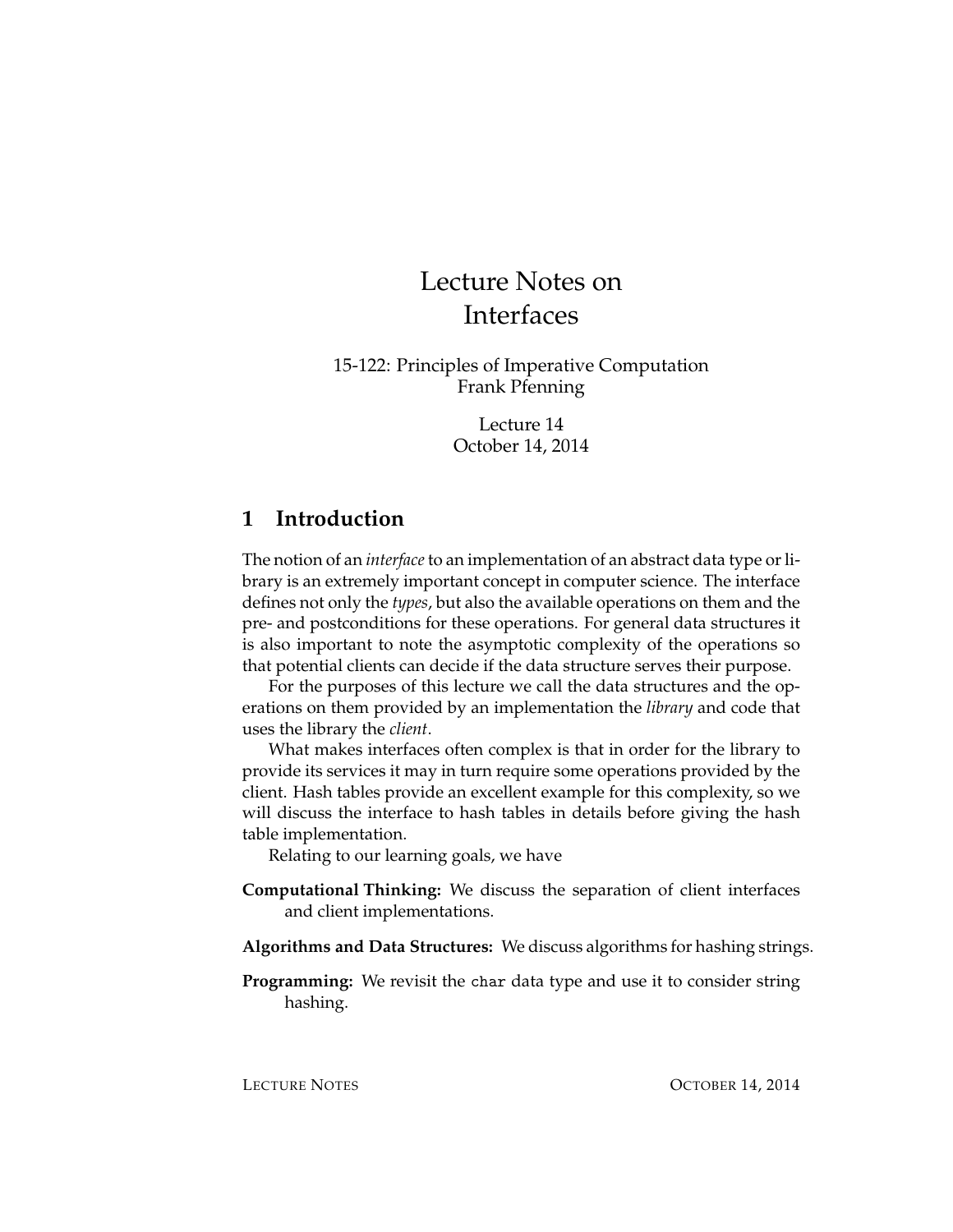#### **2 Generic Data Structures**

So far, all the data structures that we've considered, have always had particular type information that seemed irrelevant. In the implementation of queues, why is it important that we have a queue of *strings* in particular?

```
// typedef _______ queue;
bool queue_empty(queue S); /* O(1) */
queue queue_new(); /* 0(1) */void enq(queue S, string x); /* 0(1) */string deq(queue S) /* 0(1) *//*@requires !queue_empty(S); @*/ ;
```
It's both wasteful and a potential source of errors to have to rewrite our code if we want our program to use integers (or chars, or pointers to structs, or arrays of strings. . . ) instead of strings. A way we deal with this is by creating a type, elem, that is used by the library but not defined in the library:

```
/*** Client interface ***/
// typedef _______ elem;
/*** Library interface ***/
// typedef _______ queue;
bool queue_empty(queue S); /* 0(1) */queue queue_new(); \sqrt{*} 0(1) */void enq(queue S, elem x); /* 0(1) */
elem deq(queue S) /* 0(1) *//*@requires !queue_empty(S); @*/ ;
```
The underscores in the library interface, before queue, mean that the client doesn't know how the abstract type queue is implemented, and that the library is free to change this implementation without breaking any (interfacerespecting) client code. The underscores in the *client* interface mean that the *library* doesn't know how the abstract type elem is implement, which means that the client is free to change this implementation without breaking the library. The library's implementation just refers to the elem type, which it expects the client to have already defined, whenever it needs to refer to client data.

This approach is still not perfect, because any given program only supports a single type of queue element. We won't be able to solve this problem until we transition to C later in the semester.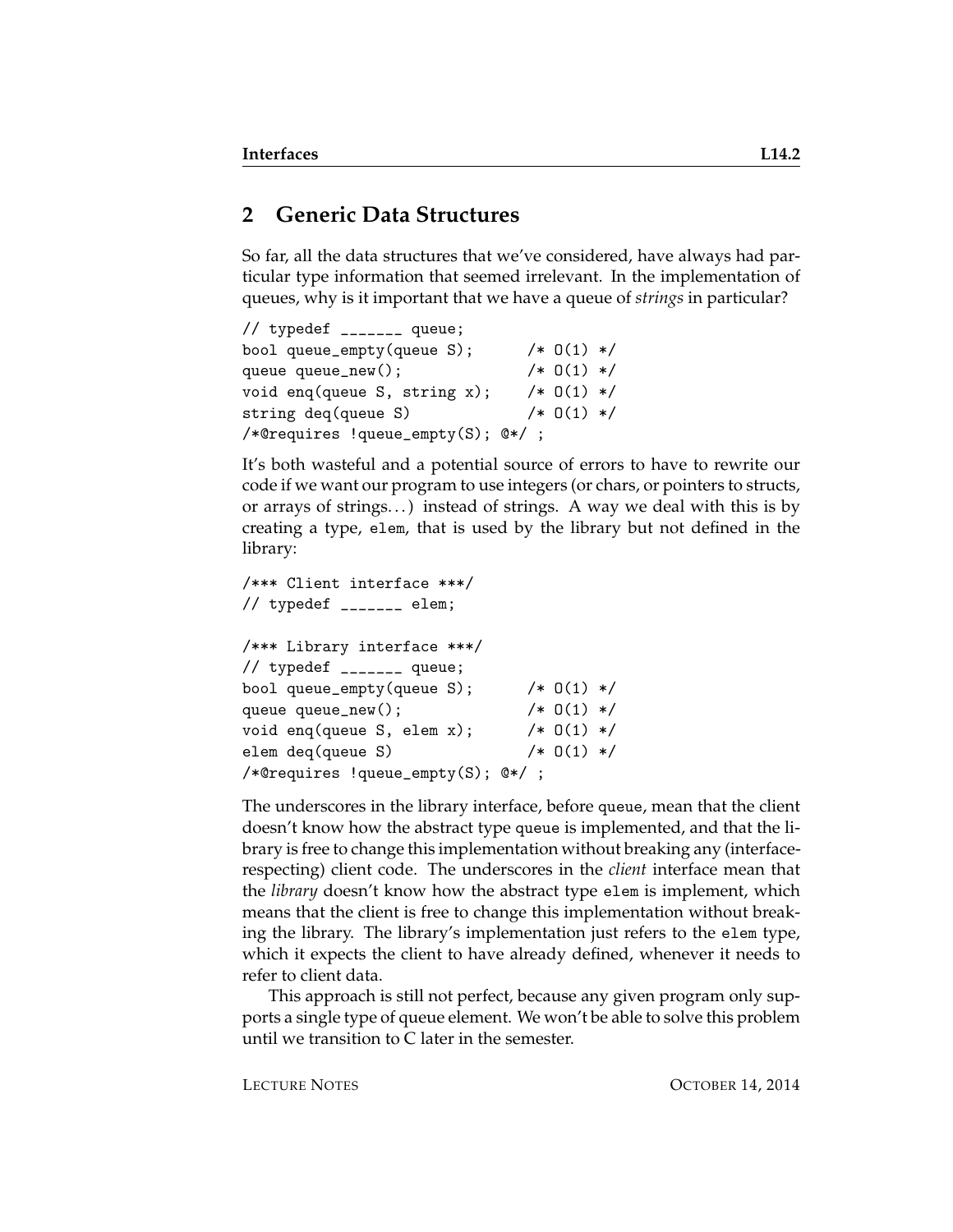#### **3 Generic Sets and Dictionaries**

Hash tables are a way of implementing both *sets* and *dictionaries*. We've seen dictionaries in a couple of settings: dictionaries that map from dictionary words (the keys) and frequency counts (the values), as well as from operator names (the keys) to definitions stored in queues (the values).

In a **dictionary**, we want to have some notion of what a *key* is and some notion of what a *value*. We want to be able to insert key-value pairs into the dictionary, and we want to be able to lookup which value (if any) is associated with a particular key. In a **set**, we don't have a separate notion of keys and values. Instead, we have a single idea of an *element*.

Sometimes the elements of a set are like examples we have already seen: strings, zip codes, and so on. Sometimes, however, we think of the elements of a hash set as *containing* a key, and two elements are *equivalent* if they share the same key part – a notion that will be entirely decided by the client when they decide what an element is. Our interface for sets will then give us a lookup function that allows us to take an element and determine whether an equivalent element already exists in the set. As an example, the elements in a set might be structs with fields for a student's name, student, school, and major. If we decide that the student ID is the key part, then we can look up a student's full record by creating a struct that just has the correct student id, and then finding the equivalent record in the set of student records:



#### **4 Generic Hash Sets**

When we implement the set interface with a hash table, we'll call it a *hash set* or hset. When we implement the dictionary interface with a hash table, we'll call it a *hash dictionary* or hdict. Our hash set implement will be *generic*; it will work regardless of the type of keys or elements to be stored in the table.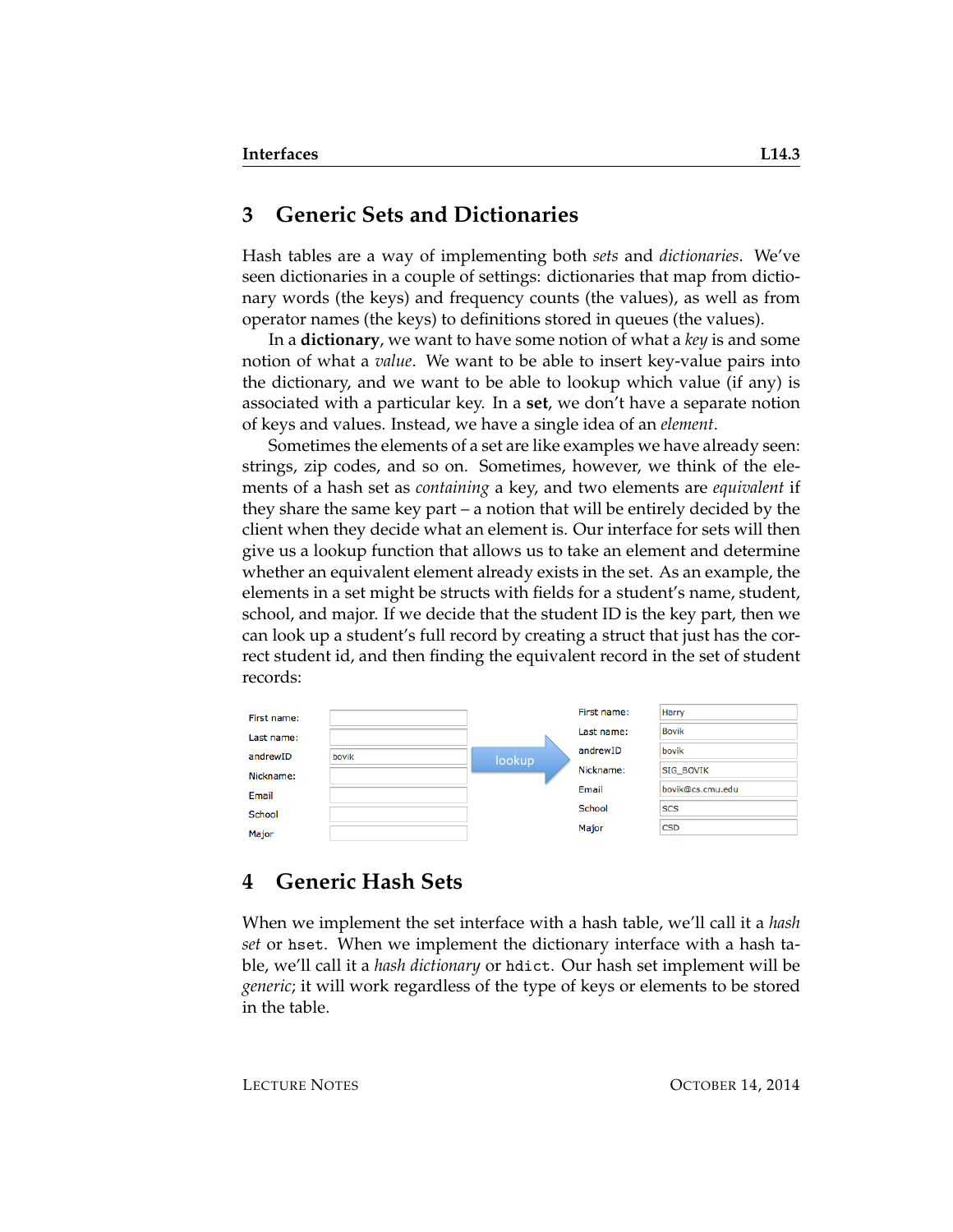We need to think carefully about which types and functions are provided by the client of the hash set, and which are provided by the library itself. Clearly, the library should determine the type of hashsets:

```
/* library side types */
typedef ______ hset;
```
That is really the only type provided by the implementation. In addition, the library interface is supposed to provide a few functions:

```
/* library side functions */
hset hset_new(int capacity)
/*@requires capacity > 0; @*/ ;
int hset_size(hset H); /* 0(1) */
elem hset_lookup(hset H, elem x) /* O(1) avg. */
 /*@requires x != NULL; @*/ ;
void hset_insert(hset H, elem x) /* 0(1) avg. *//*@requires x != NULL; @*/ ;
```
The function hset\_new(int capacity) takes the initial capacity of the hash table as an argument (which must be strictly positive) and returns a new hash set without any elements.

The function hset\_lookup(ht H, elem x), works as described in the previous section: we pass the lookup function an element x, and it returns to us an equivalent element, if an equivalent element already exists in the set.

From these decisions we can see that the *client* must provide the type of elements. Only the client can know what these might be in any particular use of the library. In addition, we observe that NULL must be a value of type elem, so that elem must be a pointer.

```
/* client-side types */
typedef ___* elem;
```
Does the client also need to provide any functions? Yes! The hash table implementation needs functions that can operate on values of the types elem so that it can hash elements and so that it can determine whether they are equal. Since the library is supposed to be generic, the library implementer cannot write these functions; we require the client to provide them.

There are two of these "client-side" functions. First, and most obviously, we need a hash function which maps keys to integers.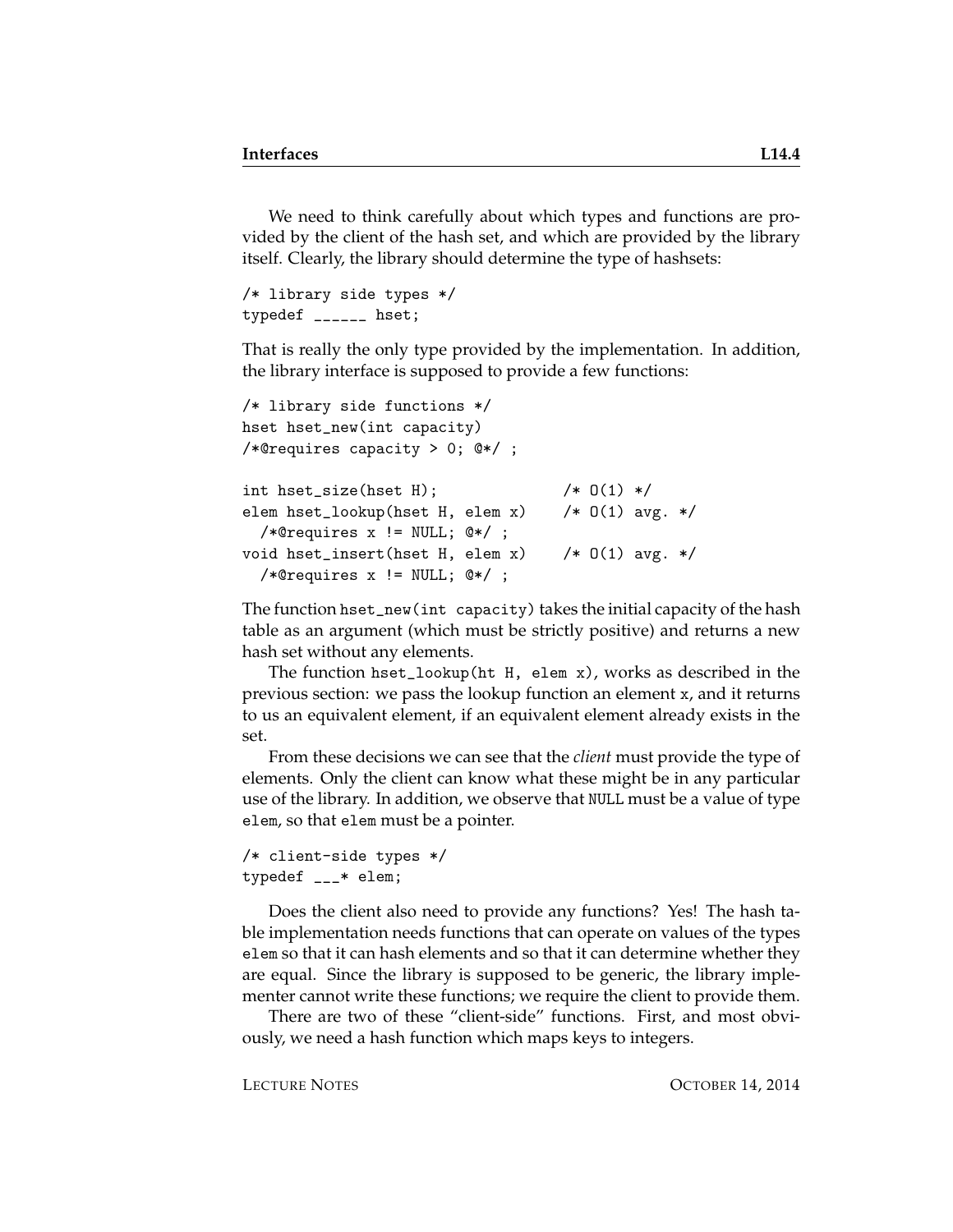```
/* client-side functions */
int elem_hash(elem x) /*@requires x != NULL @*/;
```
The result, the *hash value*, can be any integer, so our hash table implementation will have to take both this arbitrary integer and  $m$ , the size of the hash table's table, into consideration when figuring out which index of the table the element hashes to. For the hash table implementation to achieve its advertised (average-case) asymptotic complexity, the hash function should have the property that its results are evenly distributed between  $0$  and  $m$ . Interestingly, the implementation will work correctly (albeit slowly) even if it maps every key to 0.

Hash table operations also need to be able to check for equivalence of elements in order to be able to tell whether two objects that collide are actually the same or not.

```
/* client-side functions */
key elem_equal(elem x, elem y)
/*@requires x != NULL && y != NULL; @*/;
```
This completes the interface which we now summarize.

```
/*************************/
/* client-side interface */
/*************************/
typedef ___* elem;
int elem_hash(elem x) /*@requires x != NULL; @*/ ;
int elem_equal(elem x, elem y)
  /*@requires x != NULL && y != NULL; @*/ ;
/**************************/
/* library side interface */
/**************************/
typedef ____ hset;
hset hset_new(int capacity) /*@requires capacity > 0; @*/ ;
int ht_size(ht H); /* 0(1) */void ht\_stats(ht H); /* 0(1) */
elem hset_lookup(hset H, elem x) /* O(1) avg. */
  /*@requires x != NULL; @*/ ;
void hset_insert(hset H, elem x) /* O(1) avg. */
  /*@requires x != NULL; @*/ ;
```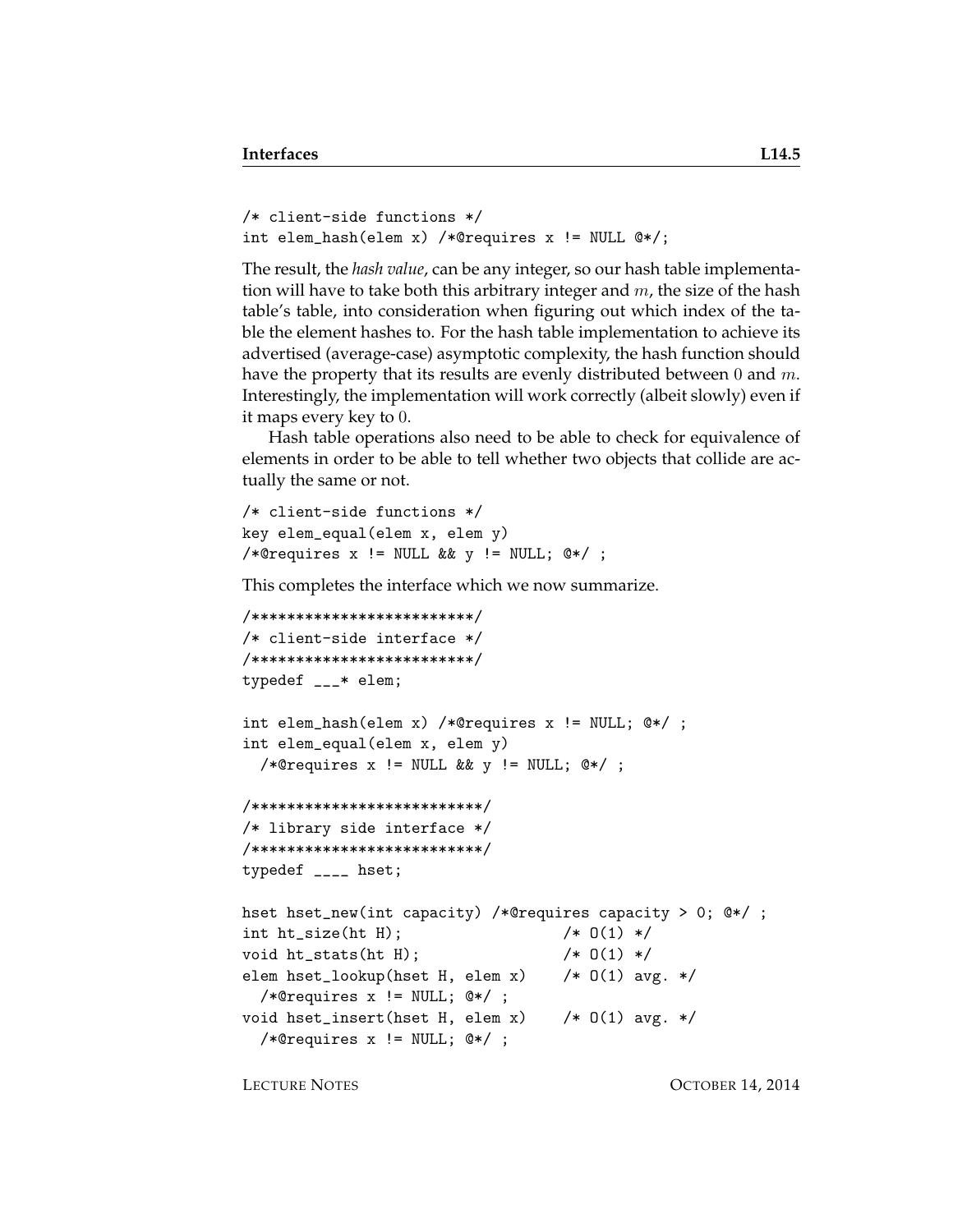The function ht\_size reports the total number of elements in the array (remember that the load factor is the size *n* divided by the capacity  $m$ ). The function ht\_stats has no effect, but prints out a histogram reporting how many chains in the hash table are empty, how many have length 1, how many have length 2, and so on. For a hash table to have good performance, chains should be generally short.

#### **5 A Tiny Client**

One sample application is to count word occurrences – say, in a corpus of Twitter data or in the collected works of Shakespeare. In this application, the keys are the words, represented as strings. Data elements are pairs of words and word counts, the latter represented as integers.

```
/******************************/
/* client-side implementation */
/******************************/
struct wcount {
  string word;
  int count;
};
typedef struct wcount* elem;
int elem_hash(elem x)
//@requires x != NULL;
{
  return hash_string(x->word); /* from hash-string.c0 */
}
bool elem_equal(elem x1, elem x2)
//@requires x1 != NULL && x2 != NULL;
{
  return string_equal(x1->word, x2->word);
}
```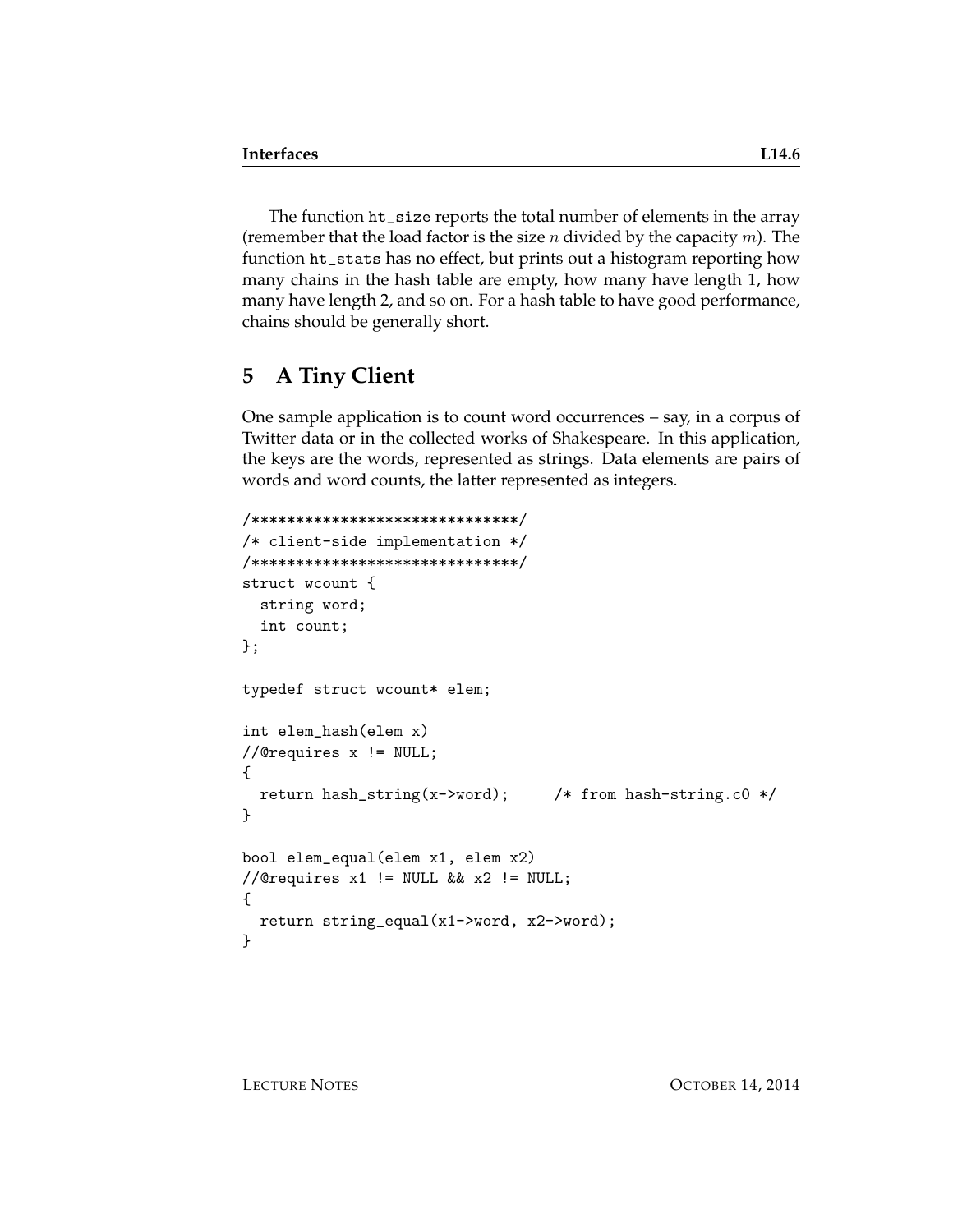## **6 A Universal Hash Function**

One question we have to answer is how to hash strings, that is, how to map strings to integers so that the integers are evenly distributed no matter how the input strings are distributed.

We can get access to the individual characters in a string with the string\_charat(s, i) function, and we can get the integer ASCII value of a char with the char\_ord(c) function; both of these are defined in the C0 string library. Therefore, our general picture of hashing strings looks like this:

```
int hash_string(string s) {
  int len = string_length(s);
  int h = 0;
  for (int i = 0; i < len; i++)//@loop_invariant 0 \leq i;{
    int ch = char_{ord}(string_{char}(\mathbf{s}, i));// Do something to combine h and ch
  }
  return h;
}
```
Now, if we don't add anything to replace the comment, the function above will still allow the hash table to work correctly, it will just be very slow because the hash value of every string will be zero.

A slightly better idea is combining h and ch with addition or multiplication:

```
for (int i = 0; i < len; i++)//@loop_invariant 0 <= i;
{
  int ch = char_{ord}(string_{char}(\mathbf{s}, i));h = h + ch;}
```
This is still pretty bad, however. We can see how bad by running entering the  $n = 45,600$  news vocabulary words from Homework 2 into a table with  $m = 22,800$  chains (load factor is 2) and running ht\_stats:

```
Hash table distribution: how many chains have size...
...0: 21217
...1: 239
```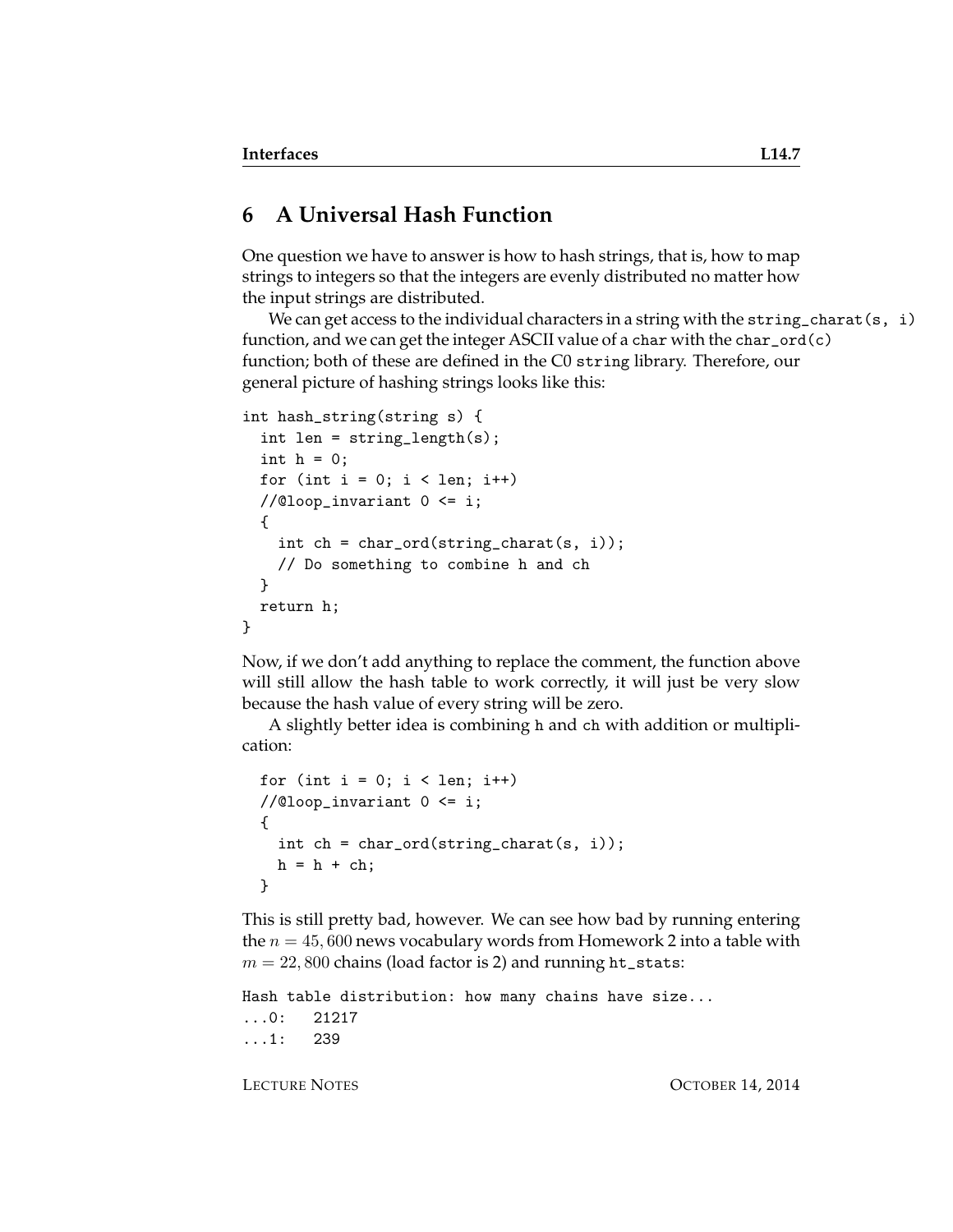```
...2: 132
...3: 78
...4: 73
...5: 55
...6: 60
...7: 46
...8: 42
...9: 23
...10+: 835
Longest chain: 176
```
Most of the chains are empty, and many of the chains are very, very long. One problem is that most strings are likely to have very small hash values when we use this hash function. An even bigger problem is that rearranging the letters in a string will always produce another string with the same hash value – so we know that "cab" and "abc" will always collide in a hash table. Hash collisions are inevitable, but when we can easily predict that two strings have the same hash value, we should be suspicious that something is wrong.

To address this, we can manipulate the value  $h$  in some way before we combine it with the current value. Some versions of Java use this as their default string hashing function.

```
for (int i = 0; i < len; i++)//@loop_invariant 0 <= i;
{
  int ch = char_{ord}(string_{char}(\mathbf{s}, i));h = 31 * h;h = h + ch;}
```
This does much better when we add all the news vocabulary strings into the hash table:

Hash table distribution: how many chains have size... ...0: 3057 ...1: 6210 ...2: 6139 ...3: 4084 ...4: 2151 ...5: 809

LECTURE NOTES **OCTOBER 14, 2014**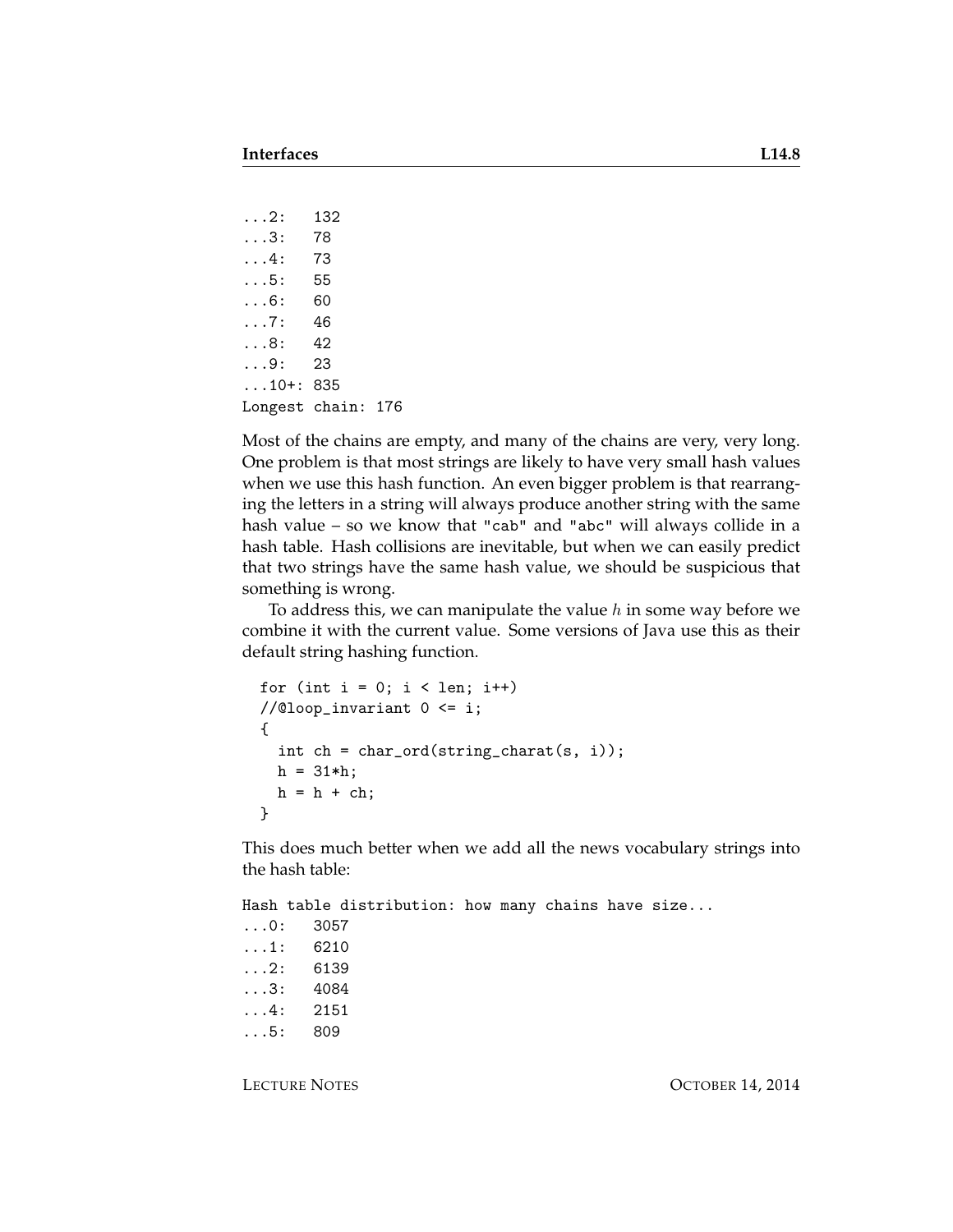```
...6: 271
...7: 53
...8: 21
...9: 4
...10+: 1
Longest chain: 10
```
We can try adding a bit of randomness into this function in a number of different ways. For instance, instead of multiplying by 31, we could multiply by a number generated by the pseudo-random number generator from C0's library:

```
rand_t r = init\_rand(0x1337BEEF);
for (int i = 0; i < len; i++)//@loop_invariant 0 <= i;
  {
    int ch = char_ord(string_charat(s, i));
   h = rand(r) * h;h = h + ch;}
```
If we look at the performance of this function, it is comparable to the Java hash function, though it is not actually quite as good – more of the chains are empty, and more are longer.

```
Hash table distribution: how many chains have size...
...0: 3796
...1: 6214
...2: 5424
...3: 3589
...4: 2101
...5: 1006
...6: 455
...7: 145
...8: 48
...9: 15
...10+: 7
Longest chain: 11
```
Many other variants are possible; for instance, we could try directly applying the linear congruential generator to the hash value at every step:

LECTURE NOTES **OCTOBER 14, 2014**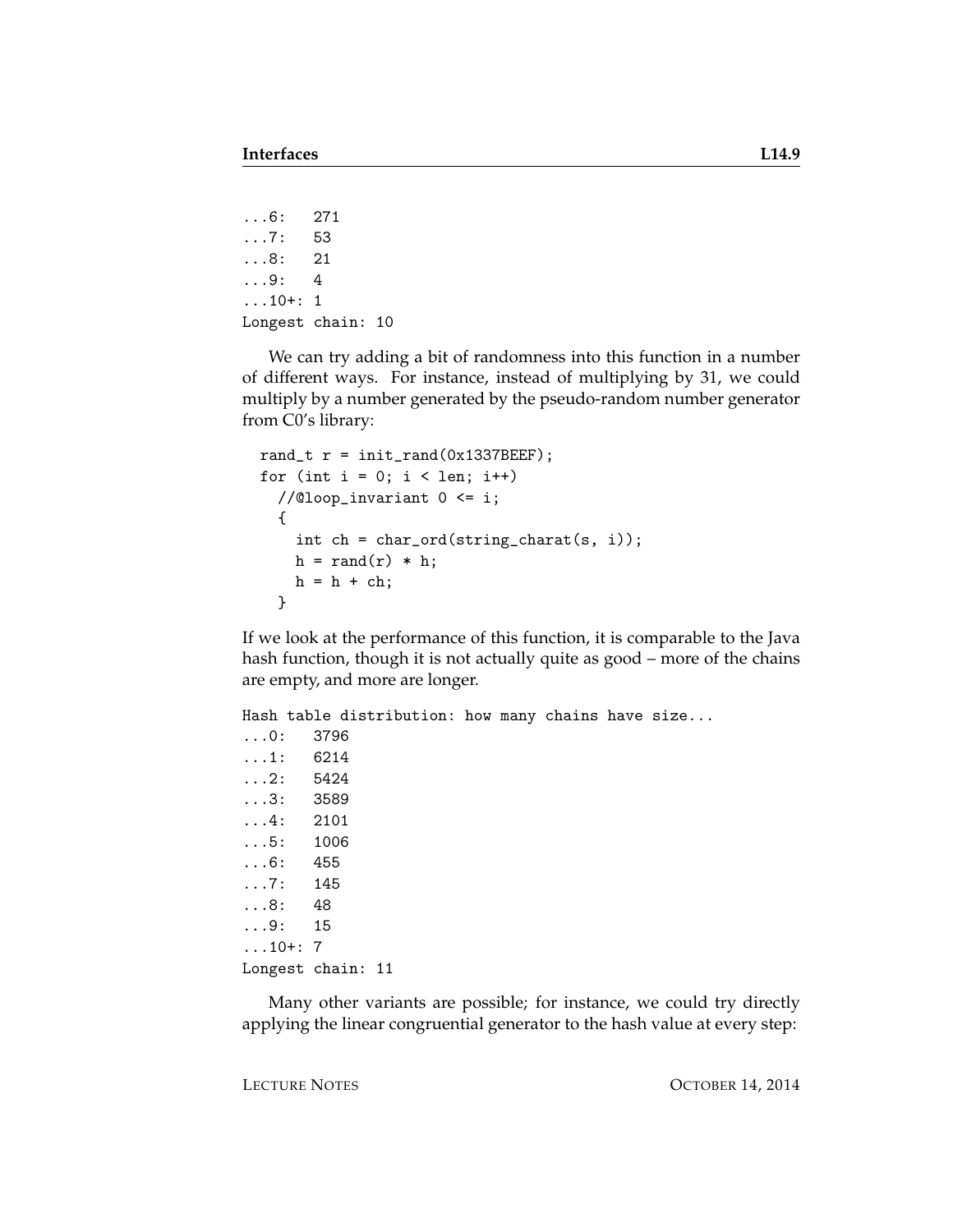```
for (int i = 0; i < len; i++)//@loop_invariant 0 \leq i;{
    int ch = char_ord(string_charat(s, i));
   h = 1664525 * h + 1013904223;h = h + ch;}
```
The key goals are that we want a hash function that is very quick to compute and that nevertheless achieves good distribution across our hash table. Handwritten hash functions often do not work well, which can significantly affect the performance of the hash table. Whenever possible, the use of randomness can help to avoid any systematic bias.

## **7 A Fixed-Size Implementation of Hash Tables**

The implementation of hash tables we wrote in lecture did not adjust their size. This requires that we can a priori predict a good size, or we will not be able to get the advertised  $O(1)$  average time complexity. Choose the size too large and it wastes space and slows the program down due to a lack of locality. Choose the size too small and the load factor will be high, leading to poor asymptotic (and practical) running time.

We start with the type of lists to represent the chains of elements, and the hash table type itself.

```
/*******************************/
/* library-side implementation */
/*******************************/
struct chain_node {
 elem data; /* data != NULL */struct chain_node* next;
};
typedef struct chain_node chain;
struct ht_header {
 int size; /* size > = 0 */int capacity; /* capacity > 0 */chain*[] table; /* \left(\frac{\text{table}}{\text{table}}\right) == \text{capacity} */};
```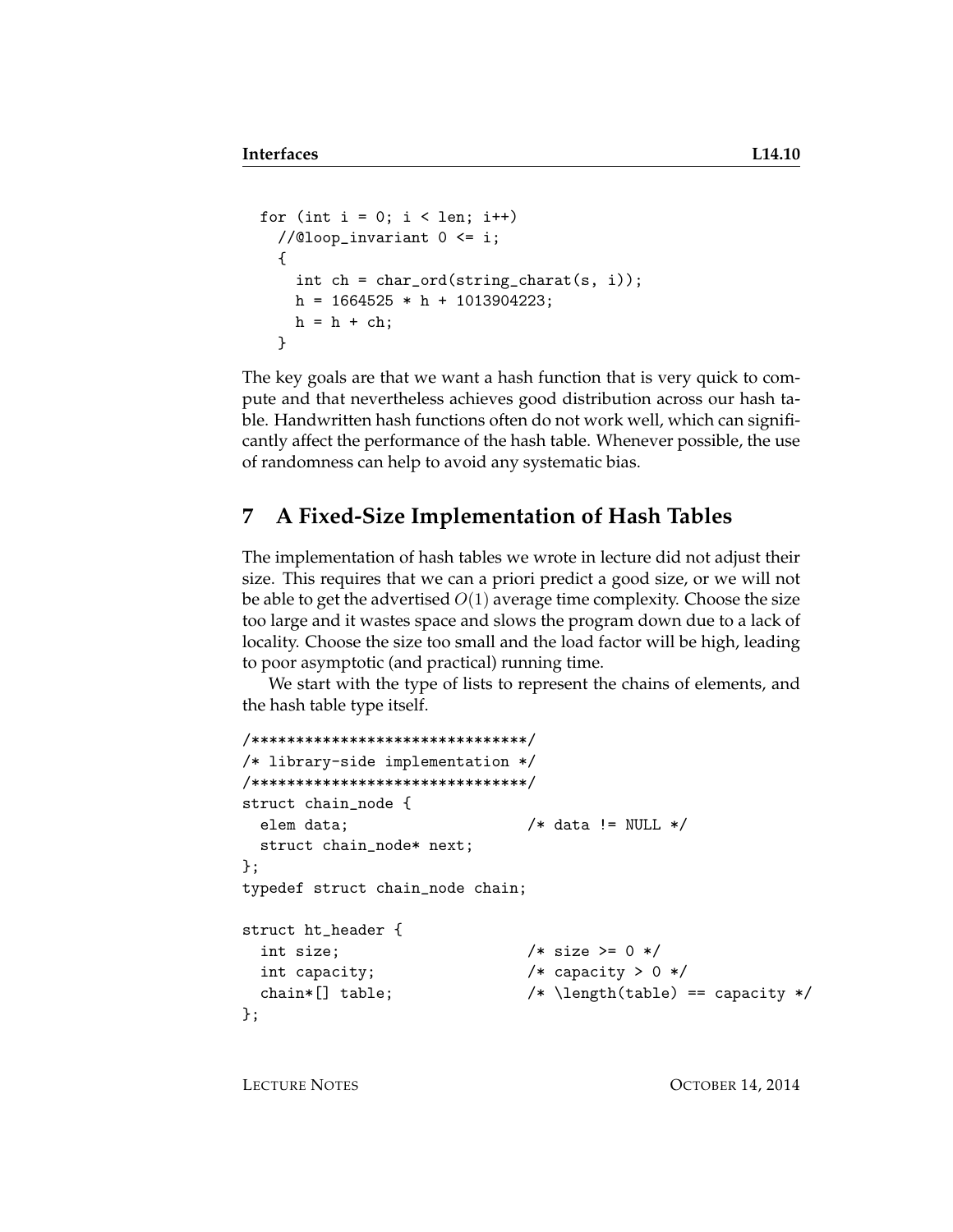The first thing after the definition of a data structure is a function to verify its invariants. Besides the invariants noted above we should check that each data value in each chain in the hash table should be non-null and the hash value of the key of every element in each chain stored in  $A[i]$  is indeed i. (This is\_ht function is incomplete.)

```
bool is_hset(hset H) {
 return H != NULL
   && H->capacity > 0
   && H->size >= 0
   && is_table_expected_length(H->table, H->capacity);
 /* && each element is non-null */
/* && there aren't equivalent elements */
/* && the number of elements matches the size *//* && every element in H->table[i] hashes to i */
}
```
Recall that the test on the length of the array must be inside an annotation, because the \length function is not available when the code is compiled without dynamic checking enabled.

In order to check that the elements of a hash set hash to the correct index, we need a way of mapping the hash value returned by elem\_hash to an index of the table. This is a common enough operation that we'll write a helper function:

```
int hashindex(hset H, elem x)
//@requires H != NULL && H->capacity > 0;
//@requires x != NULL;
//@ensures 0 <= \result && \result < H->capacity;
{
 return abs(elem\_hash(x) % H->capacity);}
```
Allocating a hash table is straightforward.

```
hset hset_new(int capacity)
//@requires capacity > 0;
//@ensures is_hset(\result);
{
  hset H = alloc(struct hset_header);
  H\rightarrow size = 0;
```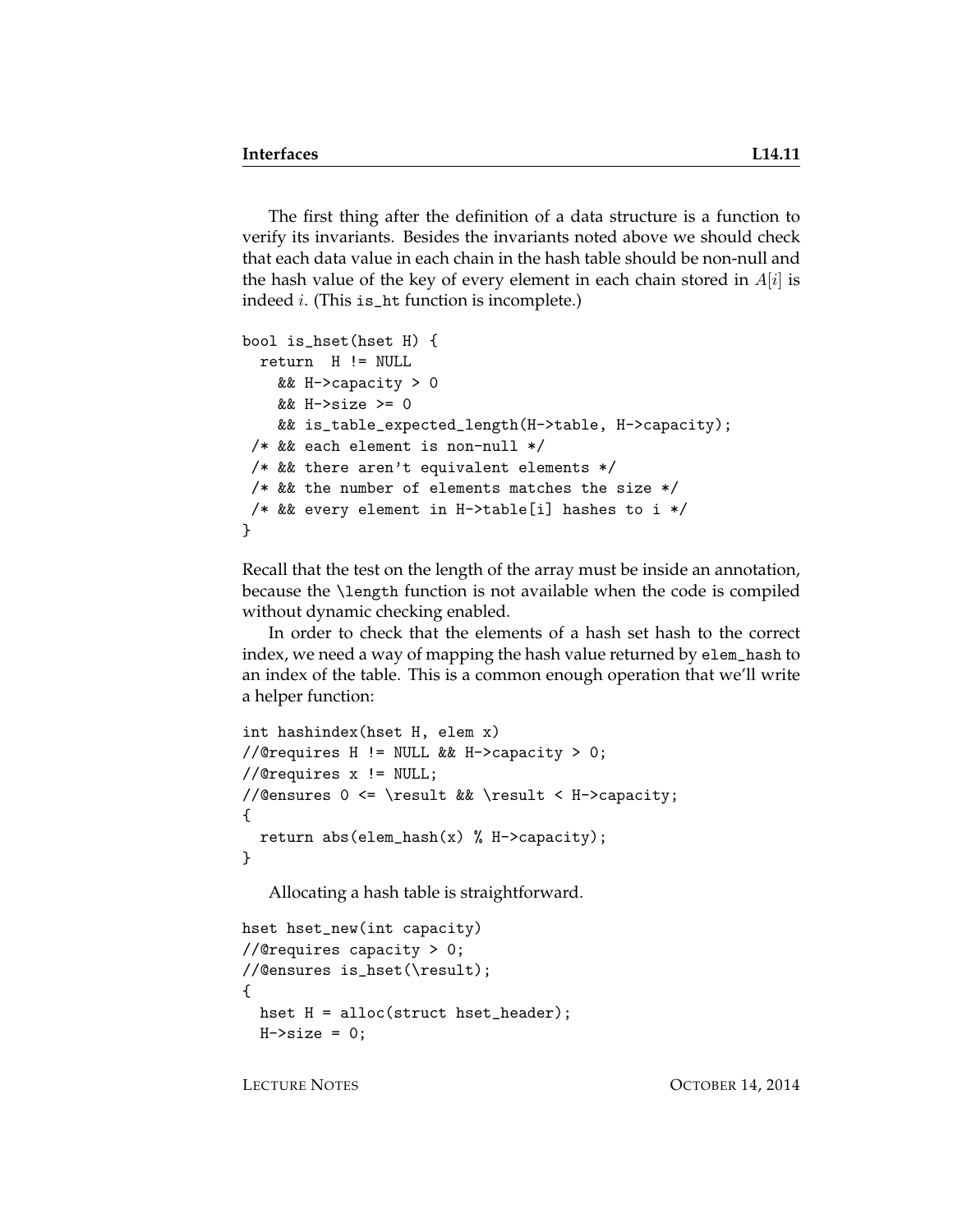```
H->capacity = capacity;
 H->table = alloc_array(chain*, capacity);
  return H;
}
```
Equally straightforward is searching for an element with a given key. We omit an additional loop invariant and add an assertion that should follow from it instead.

```
elem hset_lookup(hset H, elem x)
//@requires is_hset(H);
//@requires x != NULL;
{
  int i = \text{elements}(H, x);
  for (chain* p = H-\text{stable}[i]; p := NULL; p = p-\text{next}) {
    //@assert p->data != NULL;
    if (elem_equal(p->data, x)) {
      return p->data;
    }
  }
  return NULL;
}
```
We can extract the key from the element 1->data because the data can not be null in a valid hash table. (Think: how would we phrase this as a loop invariant?)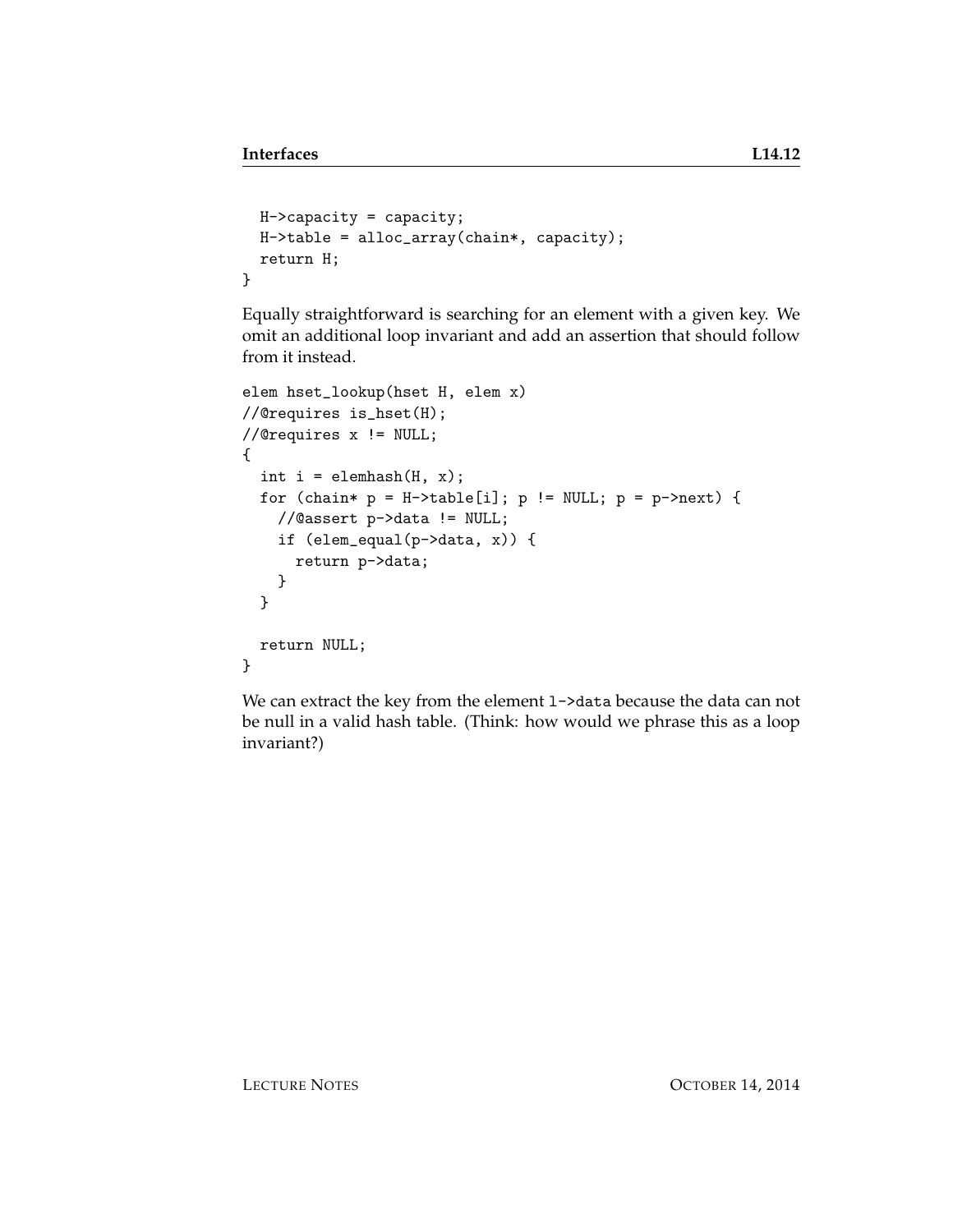Inserting an element follows generally the same structure as search. If we find an element in the right chain with the same key we replace it. If we find none, we insert a new one at the beginning of the chain.

```
void hset_insert(hset H, elem x)
//@requires is_hset(H);
//@requires x != NULL;
//@ensures is_hset(H);
//@ensures x == hset_lookup(H, x);
{
  int i = \text{elements}(H, x);
  for (chain* p = H-\text{stable}[i]; p == NULL; p = p-\text{next})
  // loop_invariant: p points to a chain (no NULL data)
  {
    //@assert p->data != NULL;
    if (elem_equal(p->data, x)) {
      p->data = x;
      return;
    }
  }
  // prepend new element
  chain* p = alloc(chain);
  p->data = x;
  p->next = H->table[i];
 H-\gttable[i] = p;(H->size)++;}
```